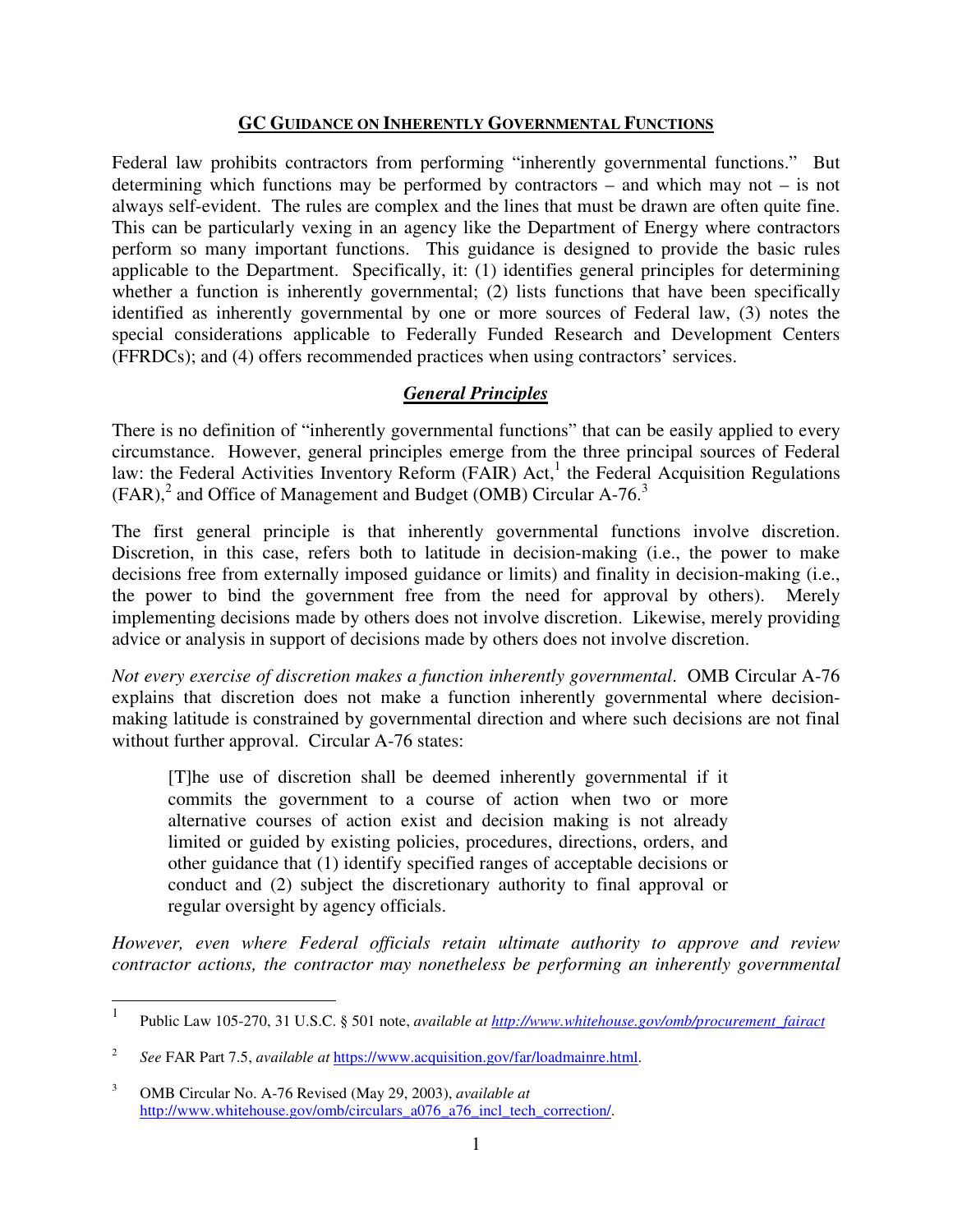*action if its role is extensive and the Federal officials' role is minimal*. OMB has stated that contractor performance "would be inappropriate where the contractor's involvement is or would be so extensive, or the contractor's work product so close to a final agency product, as to effectively preempt the Federal officials' decision-making process, discretion or authority."<sup>4</sup>

The second principle, identified by the FAIR Act and OMB Circular A-76, states that functions involving the exercise of sovereign authority are inherently governmental. A proposed policy letter issued by OMB in 2010 states that functions involving exercise of sovereign authority are inherently governmental without regard to the level of discretion involved.<sup>5</sup> Functions involve the exercise of sovereign authority when they involve actions that only the government can perform, such as representing the United States abroad, arresting a criminal suspect, or assessing criminal penalties.

## *Functions Specifically Identified as Inherently Governmental*

Section 7.503 of the FAR provides a detailed list of functions considered to be inherently governmental. That list has been organized by subject area below and consolidated with functions identified as inherently government by other sources of law. The following list is not all-inclusive; functions that do not appear below may still be considered inherently governmental if they involve discretion or the exercise of sovereign authority as explained above.

The following functions are considered inherently governmental:

### • **Management and Human Resources**

- o The direction and control of Federal employees
- o The selection or non-selection of individuals for Federal Government employment, including the interviewing of individuals for employment
- o The approval of position descriptions and performance standards for Federal employees
- $\circ$  Occupying the position of Human Resource Advisor<sup>6</sup>

## • **Policy Formation**

- $\circ$  The determination of agency policy, such as the content and application of regulations
- o The determination of Federal program priorities for budget requests
- o The determination of budget policy, guidance, and strategy
- o The drafting of strategic plans as required by 5 U.S.C. § 306(e), performance plans as required by 31 U.S.C. § 1115(e), and program performance reports as required by 31 U.S.C.  $§ 1116(f)'$

 $\overline{a}$ 

<sup>4</sup> OMB, Office of Federal Procurement Policy, Work Reserved for Performance by Federal Government Employees, Notice of proposed policy letter, 75 Fed. Reg. 16,188, 16,194 (March 31, 2010).

<sup>5</sup> *Id*.

<sup>6</sup> OMB Circular A-76 Att. B § A.8.

<sup>7</sup> *See* Government Performance Results Act of 1993 §§ 3 – 4.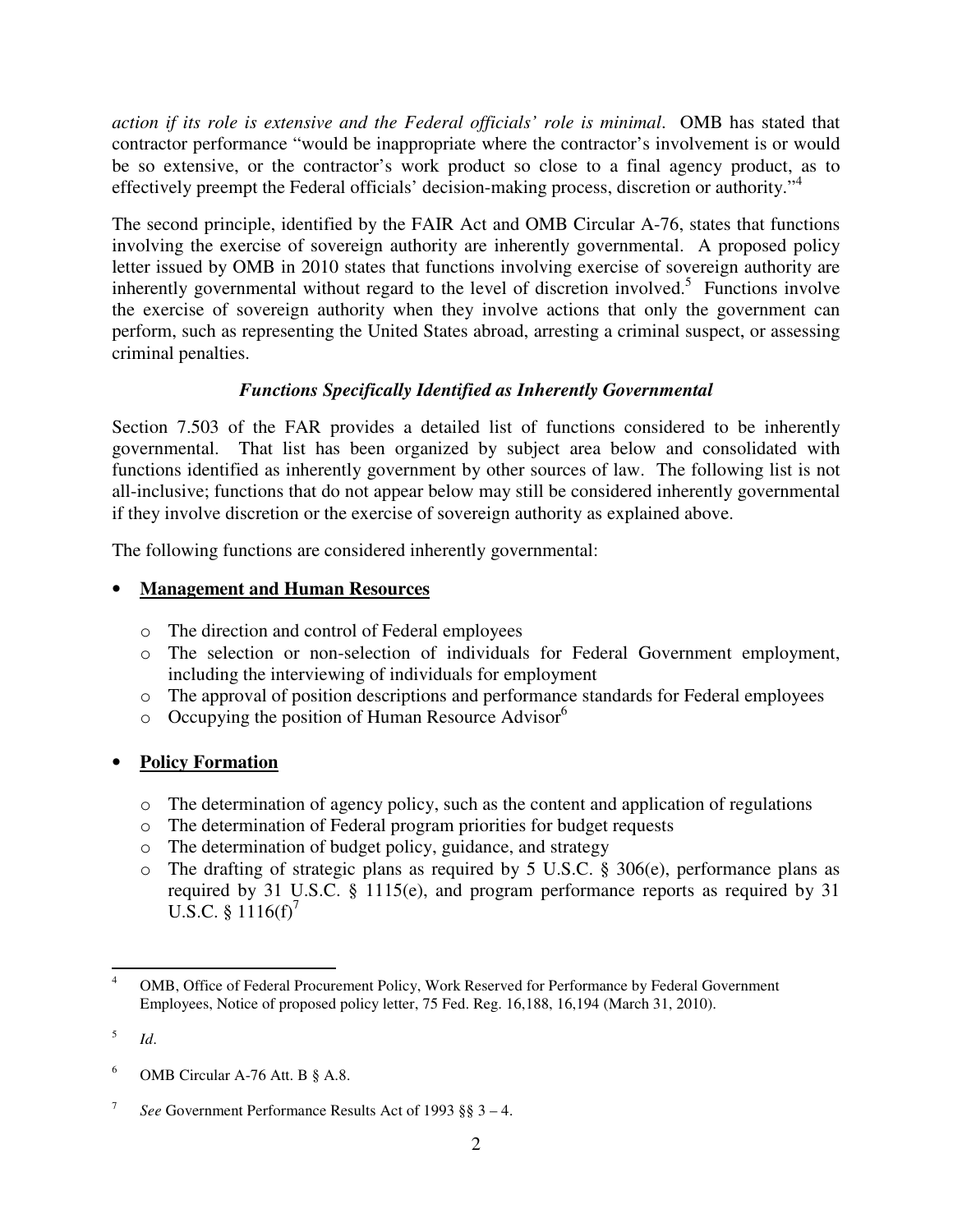o The drafting of Congressional testimony, responses to Congressional correspondence, or agency responses to audit reports from the Inspector General, the Government Accountability Office, or other Federal audit entity. (Note that neither this item nor the one above prohibits assistance by contractors, including the collection of information, the conduct of studies, analysis, or evaluations, or the providing of advice).

### • **Procurement and Disposition of Federal Property**

- o Determining what Government property is to be disposed of and on what terms (an agency may give contractors authority to dispose of property at prices within specified ranges and subject to other conditions established by the agency)
- o In Federal procurement activities with respect to prime contracts—
	- **Determining what supplies or services are to be acquired by the Government (an** agency may give contractors authority to acquire supplies at prices within specified ranges and subject to other conditions established by the agency)
	- Participating as a voting member on any source selection boards
	- Approving any contract documents, including those defining requirements, incentive plans, and evaluation criteria
	- Awarding contracts
	- Administering contracts (including ordering changes in contract performance or contract quantities, taking action based on evaluations of contractor performance, and accepting or rejecting contractor products or services)
	- **Terminating contracts**
	- Determining whether contract costs are reasonable, allocable, and allowable
	- **Participating as a voting member on performance evaluation boards**
- o The collection, control, and disbursement of fees, royalties, duties, fines, taxes, and other public funds, unless authorized by statute . . . but not including—
	- Collection of fees, fines, penalties, costs, or other charges from visitors to or patrons of mess halls, post or base exchange concessions, national parks, and similar entities or activities, or from other persons, where the amount to be collected is easily calculated or predetermined and the funds collected can be easily controlled using standard case management techniques
	- Routine voucher and invoice examination
- o Occupying the position of Agency Tender Official, Contracting Officer, Performance Work Statement Team Leader, or Source Selection Authority<sup>8</sup>
- o The control of the treasury accounts
- o The administration of public trusts

## • **Adjudication, Licensing and Criminal Prosecution Functions**

- o The direct conduct of criminal investigations
- o The control of prosecutions and performance of adjudicatory functions other than those relating to arbitration or other methods of alternative dispute resolution

 $\overline{a}$ 

<sup>8</sup> OMB Circular A-76 Att. B § A.8.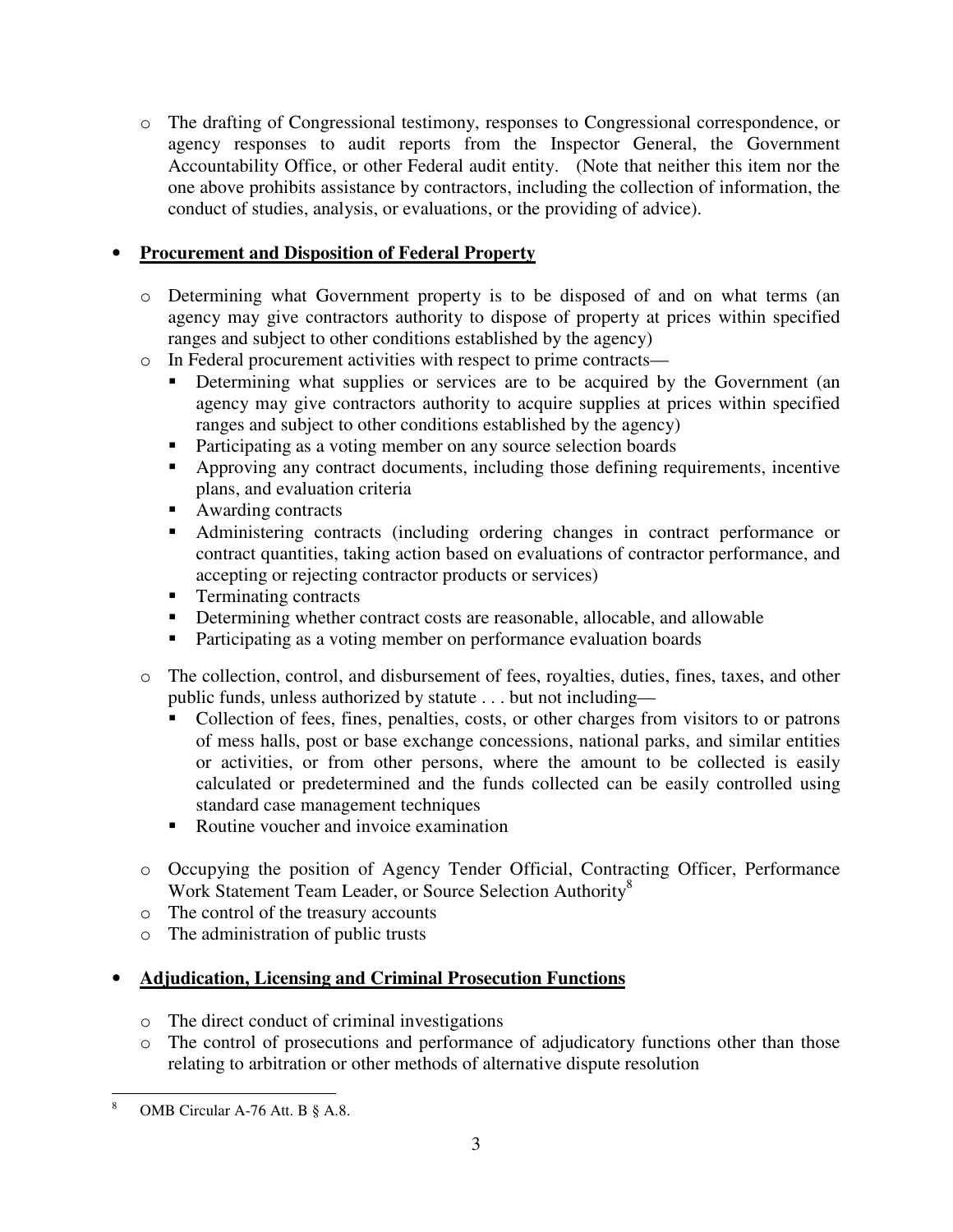- o The conduct of administrative hearings to determine the eligibility of any person for a security clearance, or involving actions that affect matters of personal reputation or eligibility to participate in Government programs
- o The approval of Federal licensing actions and inspections

## • **FOIA Response**

o The approval of agency responses to Freedom of Information Act requests (other than routine responses that, because of statute, regulation, or agency policy, do not require the exercise of judgment in determining whether documents are to be released or withheld), and the approval of agency responses to the administrative appeals of denials of Freedom of Information Act requests

### • **Diplomatic, Intelligence and Military Affairs**

- o The conduct of foreign relations and the determination of foreign policy
- o The direction and control of intelligence and counter-intelligence operations
- o The command of military forces, especially the leadership of military personnel who are members of the combat, combat support, or combat service support role

# • **Ethics<sup>9</sup>**

l

- o Providing final opinions concerning the application of the conflict of interest laws or the Standards of Ethical Conduct for Employees of the Executive Branch (Standards of Conduct), including giving advice directly to government employees
- o Serving as an "agency designee" under the Standards of Conduct, e.g., approving a Government employee's request for outside employment or authorizing an employee's participation in a widely attended gathering
- o Certifying public and confidential financial disclosure forms.
- o Determining agency ethics policies
- o Referring a matter to the appropriate Inspector General for investigation
- o Referring a criminal matter to the Department of Justice (DOJ), and ensuring that administrative action is taken after declination of prosecution by DOJ
- o Ensuring that administrative action is taken regarding regulatory violations
- o Granting personal financial interest waivers
- o Selecting deputy ethics officials

## *Special Considerations Applicable to FFRDCs*

As contractors, FFRDCs may not perform inherently governmental functions. However, the FAR acknowledges the special role of FFRDCs, including the unusual depth and long-term nature of their working relationships with government agencies. Section 35.017 of the FAR states:

<sup>9</sup> Office of Government Ethics Memorandum dated June 30, 2003, *available at* http://www.usoge.gov/ethics\_guidance/opinons/advop\_files/2003/03x4.txt.